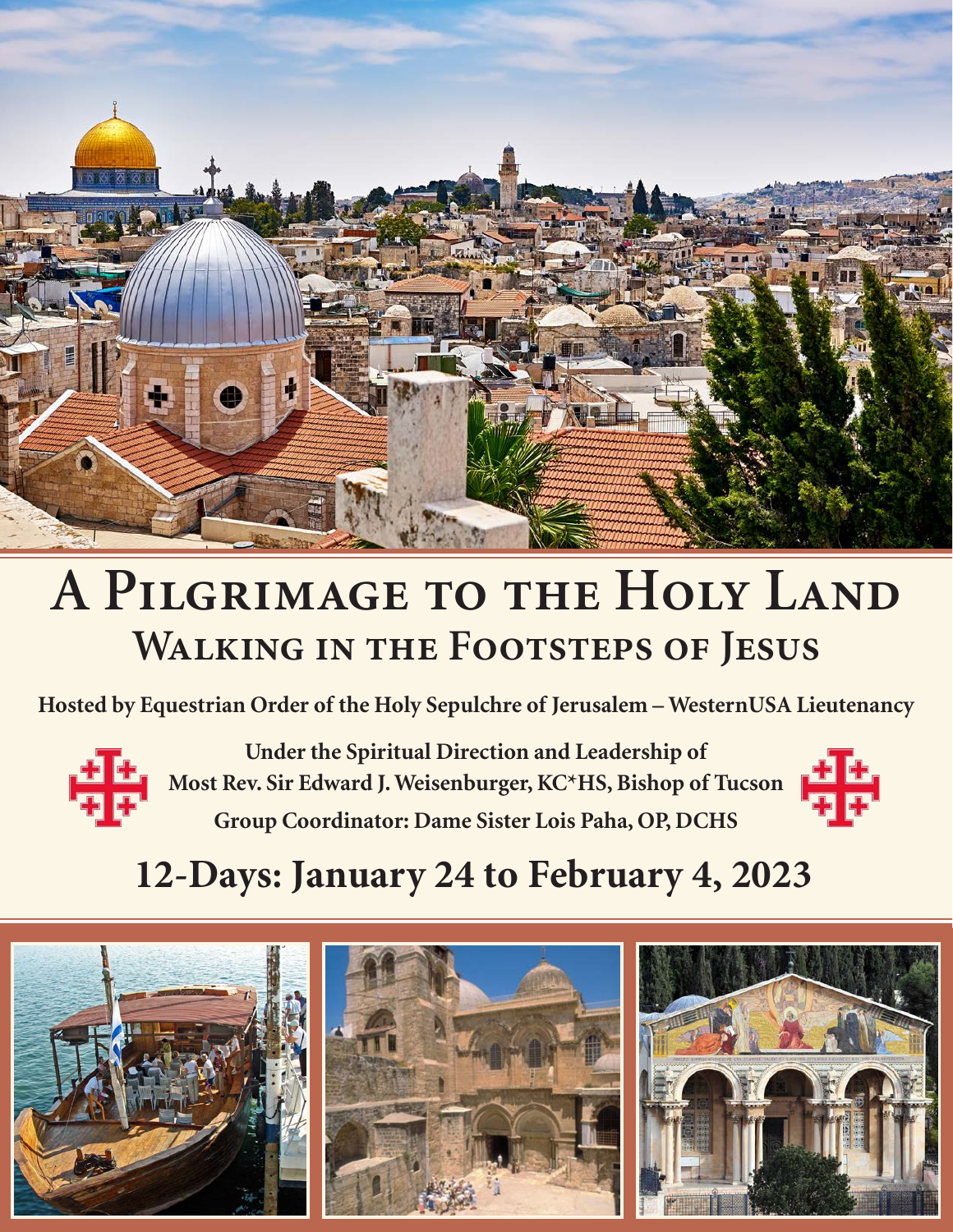# AN INVITATION TO JOIN US



*Bishop Weisenburger*



Dear Brothers and Sisters in Christ,

The term "pilgrim" refers to a person on a journey in search of God. In a real sense, this can describe an entire lifetime. Paradoxically, however, we also know that God is present everywhere and needs only to be found in the everyday experiences of our lives.

There is something very special and sacred for Christians in a pilgrimage to the Holy Land, the land of Jesus. Within the boundaries of present-day Israel and Palestine is a history of God's revelation that extends some 4000 years ago, beginning with the days of Abraham and Sarah. It was the land of promise for Moses and the site of the Temple in the time of Solomon. It is the land where Jesus was born, lived, died, and resurrected. It is the one place on earth where God has walked among us.

I invite you to join me, along with members of the Knights and Dames of the Holy Sepulcher, in a pilgrimage to this Holy Land. Our pilgrimage is a perfect way to celebrate the ways in which God has blessed us in past years. We will visit Nazareth, Cana and walk the shores of the Sea of Galilee. We will spend some time in Bethlehem, visit his birthplace in the Church of the Nativity and then journey up the mountain to Jerusalem. There we will visit and pray at the sites of His final days--the Mount of Olives and the Garden of Gethsemane. We will follow the Via Dolorosa (the Way of the Cross) and visit the Church of the Holy Sepulcher, the site of both Calvary and the Tomb where He was buried and from which He rose from the dead.

The experience of the Holy Land is like no other in your life. At each location we will read and reflect on the Gospels and their words will come to life for you. When you read them again you will recall the places where Jesus walked. Two thousand years of history have passed since the time of Jesus. Many changes have transpired. Yet the hills of Galilee, the peaceful Sea where the disciples fished, the rugged terrain and the holy mountain that is Jerusalem will provide images and memories to last a lifetime.

*Sr. Lois Paha*

A highlight of the trip will be when "first time" pilgrims, who are members of the Equestrian Order of the Holy Sepulcher of Jerusalem, will receive their pilgrim shell from the Latin Patriarch of Jerusalem. All will then make a solemn entrance into the Church of the Holy Sepulcher! We will return home with a renewed faith and deeper understanding of the Word of God.

Although our journey is a pilgrimage it is not designed to test your physical endurance. We eat well, stay in comfortable lodgings, and travel in an air-conditioned bus. We celebrate Mass daily at one of the principal shrines. We do a good bit of walking (whenever possible, downhill) and we have a wonderful time. But reasonably good health is necessary and handicapped-accessible accommodations are seldom available overseas.

If you have dreamed of this pilgrimage then perhaps this is the moment you have been waiting for. We would love to have you join us.

*Peace and blessings, Most Rev. Edward J. Weisenburger, Bishop of Tucson*

# OUR DAILY ITINERARY

# **Tuesday, Jan 24, Day 1: Depart USA**

We depart Tucson en route to Tel Aviv with complimentary meals and beverages served on board of our international flight.

# **Wednesday, Jan 25, Day 2: Arrive Tel Aviv / Transfer to Hotel**

Upon arrival in Tel Aviv, we meet our pilgrimage guide and board a waiting motor coach to transfer to our hotel in Tel Aviv for overnight. Dinner is on our own due to a late arrival.

#### **Thursday, Jan 26, Day 3: Tel Aviv / Caesarea Maritime / Mt. Carmel / Galilee**

After breakfast and checkout, we travel to Caesarea Maritime, where St. Peter baptized the first Gentile Convert (Cornelius) and where St. Paul was imprisoned. Here we view the remains of the ancient Roman aqueduct, theater, and harbor.

We continue to Mt. Carmel. We enjoy a group lunch at the convent and then celebrate Mass at the Church of Stella Maris (Our Lady – Star of the Sea) on Mt. Carmel. Later, we continue to our accommodations in Galilee for checkin and dinner. (B, L, D)

# **Friday, Jan 27, Day 4: Galilee: Sea of Galilee Sites**

Today, we travel to Nazareth, driving by Mary's well. Nazareth is the site of Joseph and Mary's home and the town where Jesus played as a child, learned a trade, and grew to manhood.

We celebrate Mass in the Basilica of the Annunciation, and have time for prayer and reflection, followed by an included lunch at Casa Nova. After lunch, we visit the sites in Nazareth, including St. Joseph's Workshop.

Then, we continue to Cana, where Jesus performed His first miracle at the request of His mother (John 2:1-11). In Cana, we enter the Franciscan Chapel where Jesus began His public ministry in the Gospel of St. John. Here we invite couples to renew their wedding vows. We return to our accommodations for dinner. (B, L, D)

# **Saturday, Jan 28, Day 5: Galilee: Sea of Galilee Sites**

After breakfast, we start with a visit to Capernaum, where Jesus began His Galilean ministry. We explore the synagogue which dates to the time of Christ and see as well the site of the Apostle Peter's home. We visit the church with a glass floor, constructed over the excavated ruins of Peter's house. Here we celebrate Mass.

Next, we board our boat for a ride on the Sea of Galilee, recalling the various encounters of Our Lord with His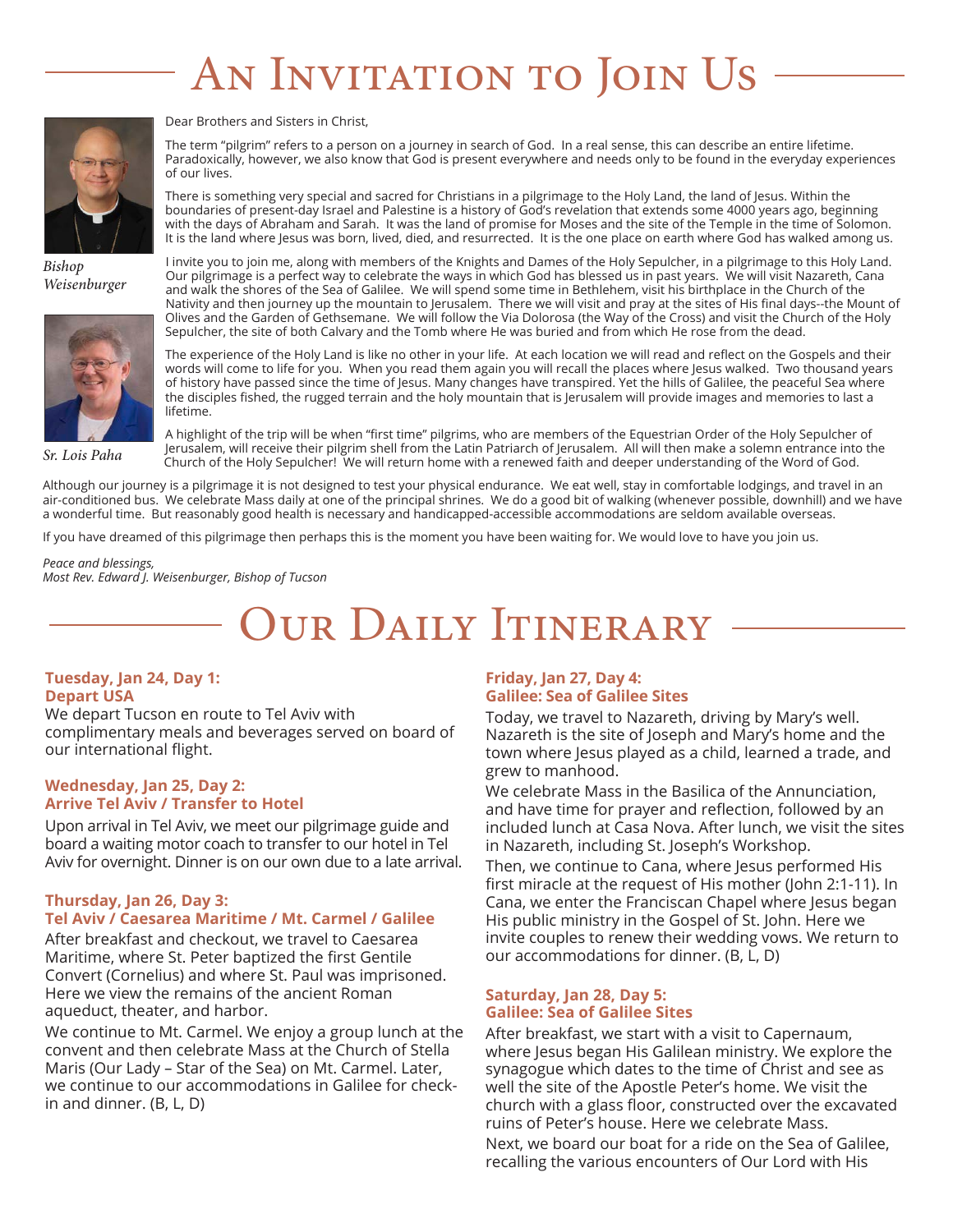disciples on and around this body of water. We have an opportunity to view the 'Jesus Boat,' a recently discovered fishing vessel from around the time of Jesus, positively dated to the first century BCE. We enjoy an included lunch before visiting Tabgha where Jesus fed the crowd of 5,000. A short distance away is what is known as "Peter's Primacy," the site where, after His resurrection, Jesus met with His disciples and told Peter to "feed my lambs; feed my sheep" (John 21:9). Dinner is at Magdalena Restaurant. (B, L, D)

# **Sunday, Jan 29, Day 6: Galilee / Baptismal Site / Jericho / Dead Sea / Bethlehem**

This morning after breakfast and checkout, we celebrate Mass at the chapel of Magdala. Then we travel to the Qasr Al-Yahud baptismal site. A short distance from Jericho, this site holds the oldest and most ancient tradition for being the place of Jesus' baptism by John the Baptist in the Jordan River (Matthew 3: 13-17). Here we renew our baptismal vows.

We continue to the city of Jeri¬cho, which Jesus visited with His disciples (Mark 10:46-52). Here we view the remains of the ancient walled city, one of the oldest cities in the world, and view the Mount of Temptation from a distance.

After an included lunch at a local restaurant, we continue to the Dead Sea for an optional swim (bring your swimsuit and swim shoes, since this is a very rocky beach). Our last stop is the Mount of Olives in Jerusalem where we enjoy a panoramic view of the city. We continue to Bethlehem to check in to our hotel for dinner and the evening. (B, L, D)

## **Monday, Jan 30, Day 7 Bethlehem: Visit of Manger Square, Bethlehem University & Patriarchal Seminary**

This morning, we walk as a group to the Nativity Church where we have Mass at one of the chapels, followed by some free time to visit the Church of the Nativity. We proceed to Bethlehem University, where we will have time to visit with students and enjoy lunch. In the afternoon we visit the Patriarchate Seminary and enjoy coffee and a visit with the Patriarch's seminarians. There is time for shopping at a local Christian store before we return to our hotel for dinner. (B, L, D)

# **Tuesday, Jan 31, Day 8: Bethlehem / Jerusalem: Gethsemane & Ein Karem**

Today, after breakfast, we check out and travel to Jerusalem. Upon arrival we visit the Garden of Gethsemane. The Garden contains trees, the roots of which go back to the time of Jesus. We celebrate Mass at the Church of All Nations, also known as the Church of the Agony. The church contains the "Rock of Agony," a section of bedrock tradition holds as the place where Jesus prayed alone in the garden on the night of His arrest.

After Mass, we travel to Ein Karem, the home of Elizabeth and Zechariah, parents of John the Baptist, and the site of the Visitation of the pregnant Mary to her pregnant older cousin (Luke 1:39-56). After an included lunch at the Casa

Nova Franciscan House we visit the Church of the Visitation and St. Vincent's Home for Disabled Children & Young Adults in Ein Karem, run by the Daughters of Charity. We return to Jerusalem and check in at our accommodations for dinner and the rest of the evening. (B, L, D)

# **Wednesday, Feb 1, Day 9: Jerusalem: Western Wall, Mt. Zion, St. Peter in Gallicantu, Meeting at Latin Patriarchate & Solemn Entry into Holy Sepulchre**

Our day begins at the Western or Wailing Wall of the Temple, and a view of the Dome of the Rock (a Muslim Shrine) from a distance. We continue to Mt. Zion, where we celebrate Mass at the Church of St. Peter in Gallicanctu (where Peter denied Christ). We have our included lunch at a local restaurant.

After lunch, we have requested an audience with the Latin Patriarch's office *(subject to their schedule),* where Knights and Dames receive their Pilgrim's Shell. After the audience, we visit the Church of the Holy Sepulchre for our Solemn Entry *(subject to confirmation)* and have time to visit the Holy Tomb of Our Lord. We return to our accommodations for dinner. (B, L, D)

# **Thursday, Feb 2, Day 10: Jerusalem: Via Dolorosa, Church of Holy Sepulchre, the Old City & Leisure**

After breakfast, we begin our day by walking the Via Dolorosa, the Way of the Cross, to the Church of the Holy Sepulchre, the site of the Crucifixion and Resurrection of Our Lord. We celebrate Mass in the Blessed Sacrament Chapel, followed by a guided tour of the Church. Lunch today is on our own, with the balance of the day at leisure to explore the Old City on our own. Tonight, we enjoy a dinner on the rooftop of the Notre Dame. (B, D)

# **Friday, Feb 3, Day 11: Jerusalem / Jaffa / Tel Aviv**

After breakfast we have some time at leisure, before checkout and lunch on our own. This afternoon, we travel to Jaffa, where Peter lodged with Simon the Tanner, and during his stay, raised Tabitha from the dead (Acts 9-10). In Jaffa, Peter also received a vision that led him to respond to Cornelius' invitation to come to Caesarea - the very vision that led to the decision to open Christianity to the Gentiles. After viewing the picturesque old town of Jaffa, we celebrate Mass at the Church of St. Peter in Jaffa. We gather at a local restaurant for an early dinner before transferring to the airport to board our return flight to the USA. (B, D)

# **Saturday, Feb 4, Day 12: Arrive USA**

We arrive in United States and after passing through U.S. Customs and Immigration we continue on board our flight to Tucson.

**Note:** *While no changes are anticipated, there may be unforeseen occasions when certain alterations become necessary to this itinerary, either due to changes in airline schedules or for other reasons.*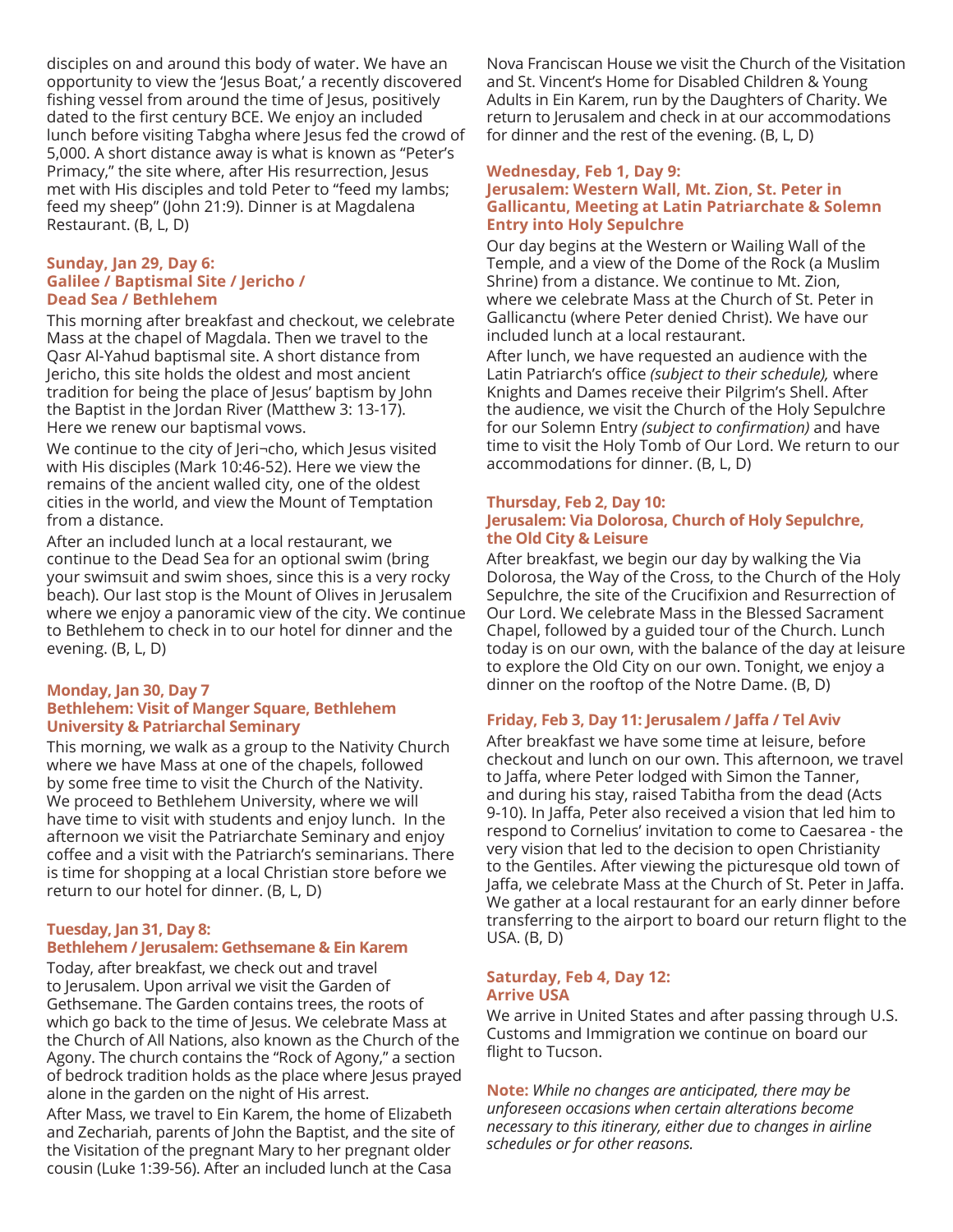# **Pricing & Registration Information: Tour Number 23-009-0124**

# **HOW TO REGISTER**

Deadline for initial registration is **July 31, 2022**. After this date, please inquire to learn if any space is still available. Registrations are processed in the order received. Online registration is not available at this time.

To make your reservation, complete the Registration Form included in this PDF document and submit your \$500 per person deposit, mailed to the address shown on the bottom of the Registration Form. CTC will send your invoice via postal mail within two weeks of our receipt of your deposit. Final payment is due 90 days prior to departure, by **October 26, 2022.** 

## **TRAVEL PACKAGES**

We offer two types of tour packages and two forms of payment.

# **PACKAGES**

**1) Full Package** (including airfare) **2) Land Only Package** (travelers make their own airline arrangements).

# **PAYMENT**

**1) Cash Discount Price** (payment by check or cash) **2) Standard Price** (payment by credit or debit card). Prices are per person based on double occupancy. A limited number of single rooms are available at the supplement shown below.

**CASH DISCOUNT PRICE** (payable by cash or check) **FULL PACKAGE:** \$4,399 from Tucson (TUS) plus tips of \$165 for total tour cost of \$4,564

**LAND ONLY PACKAGE:** \$3,399 plus tips of \$165 for total tour cost of \$3,564

**STANDARD PRICE** (payable by credit or debit card) **FULL PACKAGE:** \$4,668 from Tucson (TUS) plus tips of \$165 for total tour cost of \$4,833

**LAND ONLY PACKAGE:** \$3,668 plus tips of \$165 for total tour cost of \$3,833

## **SINGLE ROOM SUPPLEMENT:** \$795

### **YOUR PRICE INCLUDES**

Airfare based on non-refundable, restricted economy class group fares only on regularly scheduled IATA carrier from Tucson (TUS) airport; religious housing and superior tourist class or best available accommodations (all with

private facilities); sightseeing; and meals per itinerary (B, L, D); and is based on a minimum of 20 fully paying passengers per motor coach. Please see the Registration Form and Terms & Conditions for more details.

# **VOUCHER**

If you qualified for and received a voucher for a rescheduled 2020 pilgrimage, please enclose the voucher when mailing your completed registration form and initial deposit. Your voucher amount will appear on your invoice as a credit toward your final balance due; vouchers cannot be applied toward your initial registration deposit.

### **HEALTH DOCUMENTATION REQUIREMENTS**

Please refer to the Terms and Conditions of this brochure for guidance on documentation requirements.

### **TRAVEL INSURANCE**

Once your initial registration deposit is processed by CTC, you will receive an email with information on suggested travel insurance options. CTC strongly suggests the purchase of travel insurance to help protect your investment in the trip and to help provide medical coverage outside the United States. We also strongly suggest you purchase the broadest coverage available with the least amount of exclusions. Because some travel insurance plans contain time-sensitive benefits, we encourage you to do your research and purchase insurance in a timely manner.

# **AIRLINE DEVIATIONS, SEATING, UPGRADES, & FREQUENT FLYER BOOKINGS**

Deviations from the group flight itinerary, specific seat assignments, seat upgrades, and bookings using "frequent flyer" program points are not possible within the terms of our group airline contract. If these items are important to you, we advise you register for the "Land Only" package.

#### **WALKING**

Please note, this journey involves considerable walking on cobblestone streets and uneven pavement and requires being on your feet more than usual. You should be in good physical condition to enjoy this pilgrimage to its fullest.

### **FOR MORE INFORMATION**

**Your local contact:**  Sr. Lois Paha, OP, DCHS ~ Office of Formation Tel: (520) 838-2542 Email: lpaha@diocesetucson.org



**Catholic Travel Centre • 4444 Riverside Drive, Suite 301, Burbank, CA 91505**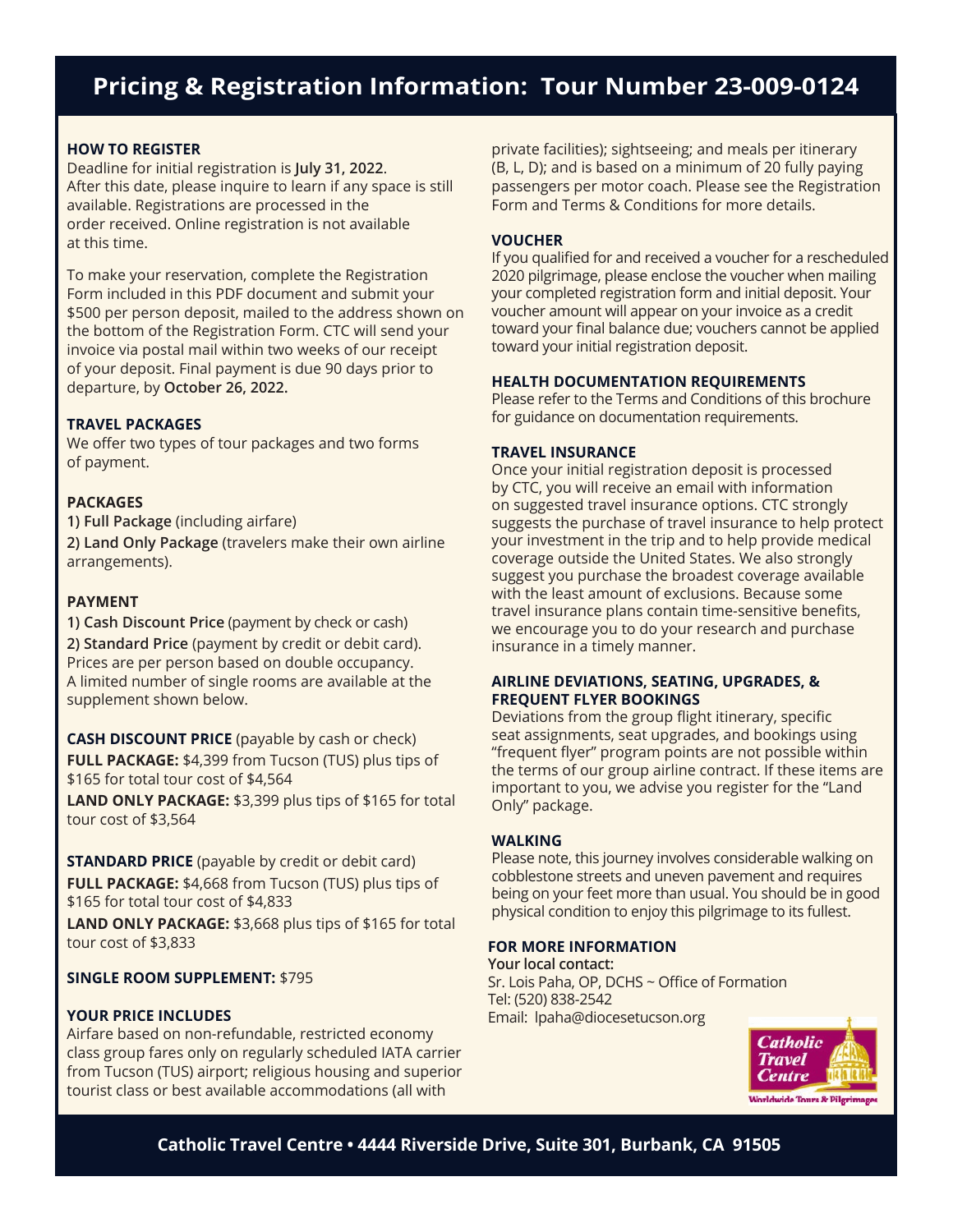# A PILGRIMAGE TO THE HOLY LAND

# January 24 to February 4, 2023 • Tour #: 23-009-0124 • Group Name: Paha Weisenburger

**\*\* If any section below is left blank, your registration form will not be processed and you will not be confirmed on this pilgrimage \*\***

# **1. PERSONAL INFORMATION**

*Please print in BLOCK LETTERS your complete Last Name, First Name, and Middle Name as they appear on your PASSPORT:* Last Name

|                                                                                                                                                                                                       |                                |     | <b>TOU ITIUSE SUBLE ONE C</b>                                                                                                                                                                                                                                                             |
|-------------------------------------------------------------------------------------------------------------------------------------------------------------------------------------------------------|--------------------------------|-----|-------------------------------------------------------------------------------------------------------------------------------------------------------------------------------------------------------------------------------------------------------------------------------------------|
| First Name                                                                                                                                                                                            | Middle Name                    |     | <b>CASH DISCOUNT PRICE</b><br>\$500 deposit & balance paid by cas<br>Make check payable to Catholic Tra                                                                                                                                                                                   |
| How would you like your first name to appear on your nametag?                                                                                                                                         |                                |     | D FULL PACKAGE: \$4,399 fro<br>for total tour cost of \$4,564                                                                                                                                                                                                                             |
| Email (Forms submitted without email address cannot be processed)                                                                                                                                     |                                |     | <b>D LAND ONLY PACKAGE: \$3,</b><br>cost of \$3,564. I agree to mee                                                                                                                                                                                                                       |
|                                                                                                                                                                                                       |                                |     | <b>STANDARD PRICE</b>                                                                                                                                                                                                                                                                     |
| Date of Birth                                                                                                                                                                                         | Gender                         |     | \$500 deposit & payment paid by cr<br>Please fill in your credit card inform                                                                                                                                                                                                              |
| <b>Street Address</b>                                                                                                                                                                                 |                                | Apt | DEULL PACKAGE: \$4,668 from<br>for total tour cost of \$4,833                                                                                                                                                                                                                             |
|                                                                                                                                                                                                       |                                |     | <b>LAND ONLY PACKAGE: \$3,6</b>                                                                                                                                                                                                                                                           |
| City                                                                                                                                                                                                  | State                          | Zip | cost of \$3,833. I agree to mee                                                                                                                                                                                                                                                           |
|                                                                                                                                                                                                       |                                |     | <b>CREDIT / DEBIT CARD F</b>                                                                                                                                                                                                                                                              |
| Home Tel                                                                                                                                                                                              | Mobile Tel                     |     | I authorize Catholic Travel Centre<br>to my credit/debit card card (\$5<br>payment will be charged to my ca                                                                                                                                                                               |
|                                                                                                                                                                                                       | <b>2. PASSPORT INFORMATION</b> |     | I agree to the term                                                                                                                                                                                                                                                                       |
| Will you hold a U.S. Passport at the time of travel? (Yes / No)                                                                                                                                       |                                |     | cancellation ter                                                                                                                                                                                                                                                                          |
| If "no," what nationality?                                                                                                                                                                            |                                |     |                                                                                                                                                                                                                                                                                           |
|                                                                                                                                                                                                       |                                |     | VISA                                                                                                                                                                                                                                                                                      |
|                                                                                                                                                                                                       |                                |     | <b>Card Number</b>                                                                                                                                                                                                                                                                        |
| You must select one of the two choices below:                                                                                                                                                         |                                |     |                                                                                                                                                                                                                                                                                           |
| $\Box$ I have enclosed a copy of the photo page of my passport showing<br>my name, passport number, and expiration date.<br>$\Box$ I understand I must submit a copy of the photo page of my passport |                                |     | Name as it appears on credit /                                                                                                                                                                                                                                                            |
| 90 days or more prior to departure.                                                                                                                                                                   |                                |     |                                                                                                                                                                                                                                                                                           |
| Note: Catholic Travel Centre is not liable for passports expiring within<br>180 days of the return date of the pilgrimage.                                                                            |                                |     | Signature                                                                                                                                                                                                                                                                                 |
|                                                                                                                                                                                                       | <b>3. ROOMING INFORMATION</b>  |     |                                                                                                                                                                                                                                                                                           |
| You must select one of the three choices below:                                                                                                                                                       |                                |     |                                                                                                                                                                                                                                                                                           |
| $\Box$ I wish to room with: (enter name)                                                                                                                                                              |                                |     | For Office Use Only                                                                                                                                                                                                                                                                       |
|                                                                                                                                                                                                       |                                |     |                                                                                                                                                                                                                                                                                           |
| $\Box$ Please try to find a roommate for me. I understand if you cannot<br>find a roommate for me, I will be obliged to pay the single room<br>supplement.                                            |                                |     |                                                                                                                                                                                                                                                                                           |
| $\Box$ I wish a single room at a supplement of \$795. A limited number<br>of single rooms are available.                                                                                              |                                |     |                                                                                                                                                                                                                                                                                           |
|                                                                                                                                                                                                       |                                |     | Please complete one registration form per person (couples, submit two sep<br>If any section above is left blank, your registration form will not be processed and you will not<br>Enclosed please find my \$500 per person deposit for the above referenced trip. By submitting this payn |

**You must select one of the four choices below:**

**Registration Deposit: \$500 by July 31, 2022**

**Final Payment: by October 26, 2022**

sh, check, or money order. avel Centre.

m Tucson (TUS) plus tips of \$165

**4. PAYMENT INFORMATION**

399 plus tips of \$165 for total tour et the group at the first night's hotel.

edit or debit card. ation below.

- m Tucson (TUS) plus tips of \$165
- 668 plus tips of \$165 for total tour *If the group at the first night's hotel.*

| <b>CREDIT / DEBIT CARD PAYMENT AUTHORIZATION</b><br>I authorize Catholic Travel Centre to charge the Standard Price amount<br>to my credit/debit card card (\$500 will be charged now; balance of<br>payment will be charged to my card per the invoice due date).<br>I agree to the terms and conditions and<br>cancellation terms attached here. |           |  |  |
|----------------------------------------------------------------------------------------------------------------------------------------------------------------------------------------------------------------------------------------------------------------------------------------------------------------------------------------------------|-----------|--|--|
| <b>MASTERCARD</b><br>VISA                                                                                                                                                                                                                                                                                                                          |           |  |  |
| <b>Card Number</b>                                                                                                                                                                                                                                                                                                                                 | Exp. Date |  |  |
| Name as it appears on credit / debit card                                                                                                                                                                                                                                                                                                          |           |  |  |
| Signature                                                                                                                                                                                                                                                                                                                                          | Date      |  |  |
|                                                                                                                                                                                                                                                                                                                                                    |           |  |  |
| For Office Use Only                                                                                                                                                                                                                                                                                                                                |           |  |  |

# **Parate forms).**

be confirmed on this pilgrimage. ment, I acknowledge that I have read, understood, and agree to the "Terms and Conditions" in the accompanying brochure, including information related to pricing and cancellations.

Signature Date

**Please mail this form with your deposit payable to Catholic Travel Centre to: 4444 W. Riverside Drive, Suite 301, Burbank, CA 91505** 

*Further information and invoice will be sent within two weeks of receipt of your registration and deposit.*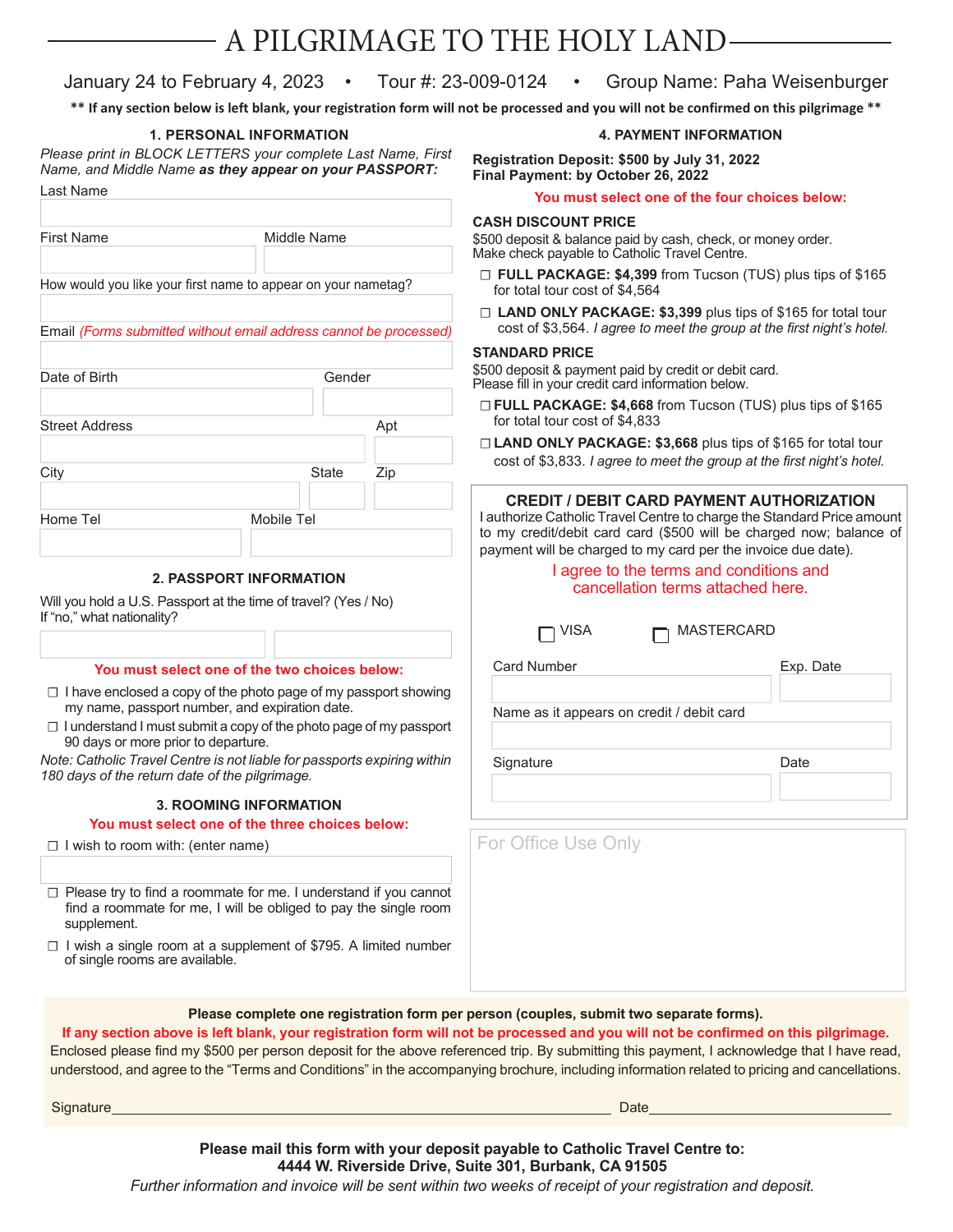# Terms and Conditions

**ACCEPTANCE OF TERMS & CONDITIONS:** Any payments made by a Traveler ("Traveler", "you") to Catholic Travel Centre ("CTC", "our", "we", "its") toward any CTC tour shall constitute acceptance of all Terms & Conditions provided herein.

**PAYMENT TERMS:** All payments shall be made on the dates indicated in the payment schedule, noted in the Registration Information section. Late payments are subject to a non-refundable \$150 fee, and may result in cancellation. A Traveler registering within 90 days prior to departure must provide full payment by cashier check, plus a non-refundable late registration \$150 fee. CTC reserves the right to cancel registrations not paid in full 75 days prior to tour departure and to charge fees per the Cancellation Policy. A non-refundable \$75 fee is charged on all returned payments. Travelers agree not to dispute any credit card charges associated with this trip before contacting CTC first to resolve their concerns. CTC retains the right to dispute any chargeback that is improper and recover any costs, including attorney's fees related to improper chargebacks. Additionally, in the event of an improper chargeback, CTC retains the right to cancel any travel reservation related to that improper chargeback NOTE: Credit card charges will not show as "travel expense" on your credit card statement, but will appear as "specialty services", "shopping" or another designation.

**CHANGES IN PACKAGE**: After initial invoicing, changes from the air inclusive package ("Full Package") to "Land Only" or vice versa are subject to a non-refundable \$75 per person per change fee. Changes must be requested in writing to CTC at least 100 days prior to departure date (subject to availability). Late requests to change the package may not be accommodated.

**CHANGES IN FORM OF PAYMENT:** To change from Cash Discount to Standard pricing, the difference between prices plus an additional \$75 fee applies. After a Traveler's credit card has been charged for any portion of the tour, s/he is ineligible for the Cash Discount Price.

**PARTIAL PACKAGES NOT AVAILABLE:** Tour Packages are offered as described in this brochure, at the stated price. Partial package purchase is not available.

**CANCELLATION POLICY:** CTC's cancellation policy is in effect upon first payment toward any CTC tour. A Traveler's cancellation must be provided in writing either by email, fax, or registered mail to CTC. The cancellation is effective on the date of the cancellation email, fax, or date of postmark. The Traveler forfeits the following fees to CTC based on the date of cancellation notice: anytime up to 90 days prior to departure, \$500 fee; 89 to 60 days prior to departure, \$500 fee plus 25% of Land Cost (all costs except airfare and related taxes, fees, surcharges); 59 to 30 days prior to departure, \$500 fee plus 50% of Land Cost plus the full cost of all of the Traveler's airline travel (including airfare and related taxes, fees, surcharges); 29 days or fewer, all payments by Traveler made to CTC are forfeited, and there are no refunds. In event of individual cancellation, no name changes or substitutions are permitted. **No shows:** Passengers who do not show up for the group's departing flight (or land only passengers who do not show for first hotel night) will be considered as tour cancellations: their airline and/or hotel reservations will automatically be cancelled and cannot be reinstated.

**PRICES:** If the group does not reach the size quoted, the price or programming will be adjusted accordingly. Pricing is based on exchange rates and fares applicable at the time of quotation and is subject to change. Fuel surcharges are subject to increase up to 30 days prior to departure.

**PASSPORT:** A valid passport is required of all U.S. citizen passengers. Travelers of other nationalities should inquire with the appropriate embassies, and such Travelers are responsible for securing their own visas if required in addition to their valid passport. Travelers' passports must be valid for six (6) months following the return date of the trip. CTC expressly denies any responsibility for any losses incurred due to insufficient validity of a Traveler's passport.

**HEALTH & MEDICAL CONSIDERATIONS:** The Traveler is responsible for identifying and securing any health/medical related documentation required by the airlines and/or countries visited on the itinerary, and CTC bears no responsibility for the passenger not providing the required documentation. If a country requires proof of COVID vaccination and/or a negative COVID test, it is the responsibility of the passenger to secure such documentation within the required timeframe as a condition for joining this tour.

Our suppliers (hotels, airlines, motor coach companies, etcetera) have agreed to abide by COVID-protective measures as outlined by local health authorities and government agencies, and the traveler agrees to abide by these policies as well. The Traveler understands that while CTC has made a reasonable inquiry to ensure these policies are adhered to by our suppliers, there may be occasions when the policies are not followed as completely as the policy suggests. Therefore, the Traveler agrees not to hold CTC, our suppliers, or the group leaders responsible should they contract any illness during or after their travel.

It is highly recommended Travelers be medically healthy and physically capable of significant walking. CTC tours involve international travel to foreign countries that have different standards of accessibility than U.S. law. Transportation services, which are provided by third parties, as well as visited sites and accommodations, which are not owned, leased, or controlled by CTC, may not be compliant with accessibility standards required by U.S. law. CTC cannot guarantee wheelchair, motorized scooter, or walker accessibility during a trip and does not provide individual assistance to Travelers. If a Traveler requires special individual assistance, the Traveler, not CTC, is responsible for bringing and paying for a capable companion willing to assist the Traveler. CTC assumes no responsibility for Travelers' inability to fully participate in the tour, nor does CTC provide any refund for non-participation in any part of the tour.

**TRAVEL INSURANCE:** CTC strongly suggests the purchase of Travel Insurance to help protect Travelers' investment in the trip and to help provide medical coverage outside the United States. We also strongly suggest you purchase the broadest coverage available with the least amount of exclusions. Travel Insurance is encouraged because CTC strictly adheres to our Cancellation Policy. Because some Travel Insurance plans contain time-sensitive benefits, we encourage Travelers to do their research and purchase insurance in a timely manner. CTC is not qualified to answer technical questions about the benefits, exclusions, and conditions of travel insurance plans. CTC cannot evaluate the adequacy of the prospective insured's existing insurance coverage. If you have any questions about your travel protection, call your insurer or insurance agent or broker. Declining to purchase an adequate travel protection plan could result in the loss of your travel cost and/or require more money to correct the situation. You also acknowledge that without this coverage, there may be no way to recoup any losses, costs, or expenses incurred. **If you choose to travel without adequate coverage, CTC will not be liable for any of your losses howsoever arising, for which trip protection plan coverage would otherwise have been available.** 

#### **STATE DEPARTMENT & OTHER AGENCIES' ADVISORIES:**

The State Department (www.state.gov), the Center for Disease Control (www.cdc.gov), and other government departments and agencies may issue travel advisories or warnings for one or more of the destinations visited on tour, and such advisories or warnings may even be in effect at the time of your registration for this tour. Should you choose to travel to a country that has been issued a travel warning or advisory, CTC will not be liable for damages or losses that result from travel to such destinations. CTC cannot change its Cancellation Policy or Terms & Conditions based on any such warning or advisory or the occurrence of any terror, health, pandemic, or other incident in one or more of the places this tour is scheduled to visit. All cancellation penalties remain in full force and effect. It is your responsibility to be aware of any and all requirements for admittance to a country or state, including COVID-19 requirements. Certain countries have a requirement for foreign visitors to have valid medical insurance on entry. CTC cannot be held responsible for denied entry if the Traveler is unable to provide details to authorities of insurance or denial of entry for any reason.

**ITINERARY:** The itinerary presented in this brochure represents what CTC is planning for this trip; however, the itinerary is subject to final confirmations and changes in local schedules. While no changes are anticipated, CTC, at its sole discretion, reserves the right to change the itinerary, as it deems necessary or advisable. CTC is not responsible for costs or fees related to itinerary changes necessitated by changes in an airline's schedule or other arrangements not made through CTC.

**FINAL TRAVEL DOCUMENTS:** Travelers receive travel documents by email approximately two weeks prior to departure. Bulk items such as luggage and names tags will be shipped by CTC to group leaders for distribution.

**ACCOMMODATIONS AND MEALS:** Accommodations are based on double/twin rooms with private bathroom facilities. A limited number of single rooms are available and are subject to a single room supplement fee. If no roommate is available for you, or your roommate cancels prior to departure, a single room supplement surcharge applies. Triple rooms are not always available and are discouraged because of cramped quarters; no price reduction for triple rooms. Meals are either menu of the day or buffet. Included meals are as shown in the itinerary (B=Breakfast, L=Lunch, D=Dinner).